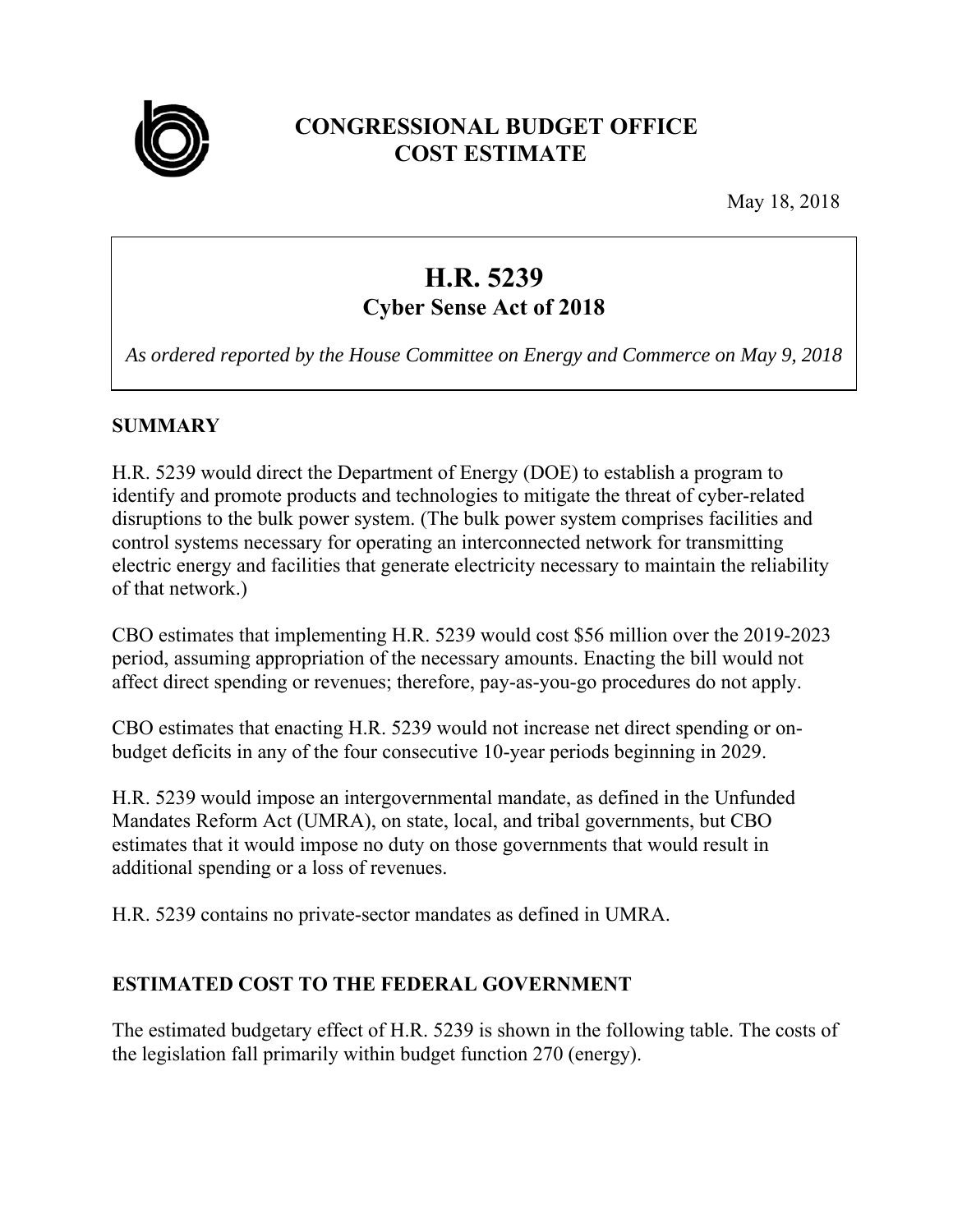| By Fiscal Year, in Millions of Dollars |         |                   |          |          |                                                       |               |
|----------------------------------------|---------|-------------------|----------|----------|-------------------------------------------------------|---------------|
| 2018                                   | 2019    | 2020              | 2021     | 2022     | 2023                                                  | 2019-<br>2023 |
|                                        |         |                   |          |          |                                                       |               |
| $\theta$<br>$\theta$                   | 15<br>3 | 15<br>$\mathbf Q$ | 16<br>12 | 16<br>16 | 16<br>16                                              | 78<br>56      |
|                                        |         |                   |          |          | <b>INCREASES IN SPENDING SUBJECT TO APPROPRIATION</b> |               |

#### **BASIS OF ESTIMATE**

H.R. 5239 would direct DOE to establish a voluntary program for testing the cybersecurity of products and technologies intended for use in the bulk power system. The bill would specify requirements for that program and direct the agency to provide guidance and technical assistance, using information and analysis from the proposed testing program, to stakeholders of the electricity sector to help mitigate cybersecurity vulnerabilities.

Using information from DOE, CBO estimates that implementing H.R. 5239 would cost \$56 million over the 2019-2023 period. That estimate is based on the Administration's cost estimates for activities that DOE has proposed to carry out that are similar to those in the bill, and it reflects historical spending patterns for activities administered by DOE's Office of Electricity.

#### **PAY-AS-YOU-GO CONSIDERATIONS**: None.

#### **INCREASE IN LONG-TERM DIRECT SPENDING AND DEFICITS**

CBO estimates that enacting H.R. 5239 would not increase net direct spending or onbudget deficits in any of the four consecutive 10-year periods beginning in 2029.

#### **MANDATES**

H.R. 5239 would impose an intergovernmental mandate, as defined in UMRA, on state, local, and tribal governments. The bill would preempt state and local laws that could otherwise cause governmental agencies participating in the proposed program to disclose information about their activities, such as the sharing of cybersecurity information.